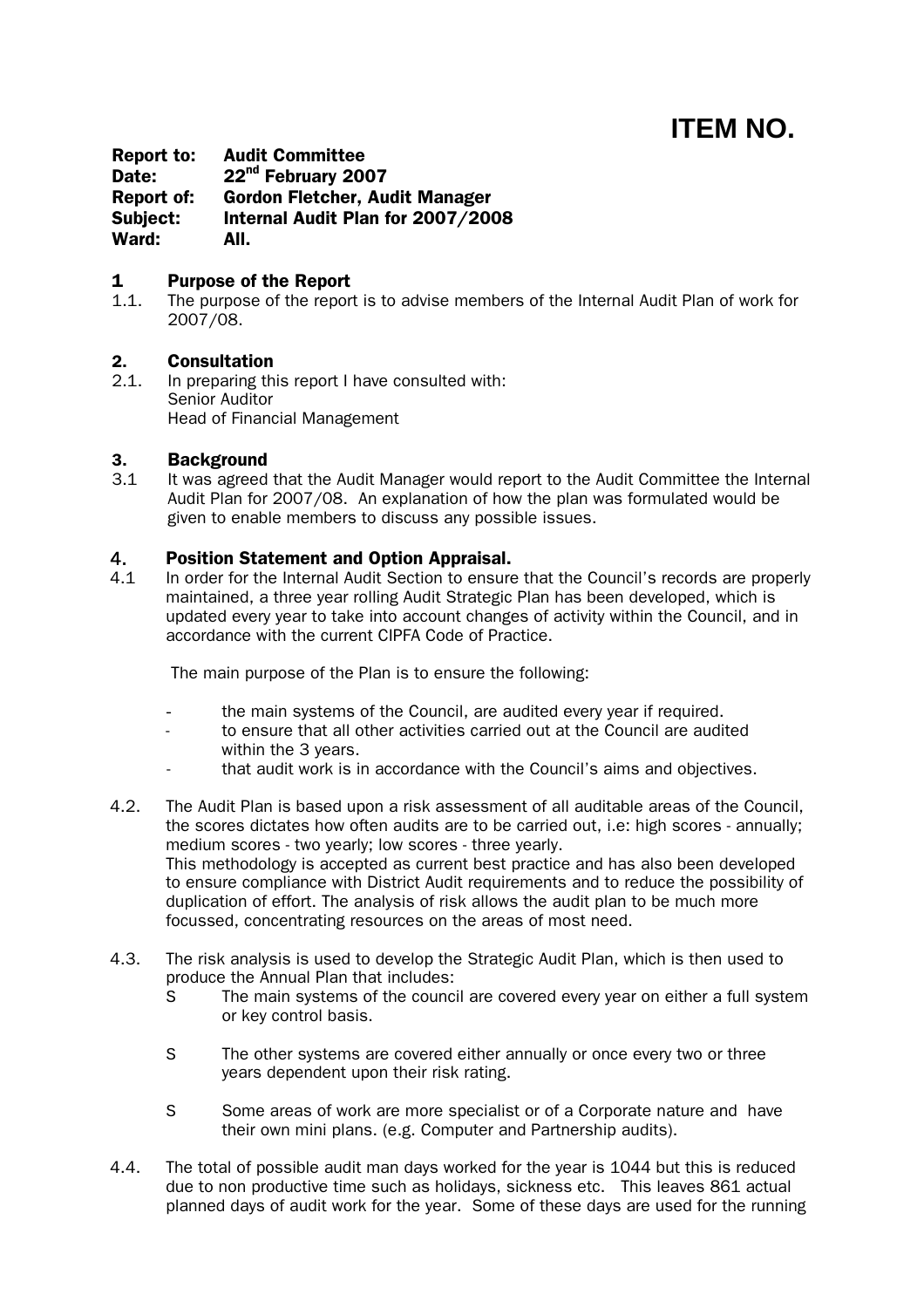of the Internal Audit section and are shown as Administration, Planning and Control etc. and some days set aside for contingency, the remaining areas covered can be seen in Appendix A.

4.5. There will be a number of audits that are ongoing at the end of March 2007 and some that were not completed last year and these have been included in the annual plan. (The days for these will be taken from contingency).

## 5. Implications

#### 5.1 Legal Implications.

It is a requirement of law that the Council maintains an adequate and effective Internal Audit service.

#### 5.2. Risk Management

Any corporate risk register has been considered when formulating the annual audit plan.

#### 5.3. There are no Financial, Policy, Communications or Corporate implications.

#### 6. Conclusion

6.1 It can be seen that the direction, focus and relevance of the section are very much dependent upon a well formulated plan. The planning process used, ensured that the Internal Audit Section is able to meet the requirements placed upon it and also provide a valuable service to the members and officers of the council.

#### 7. Recommendation

7.1 Members are asked to comment on the information contained within the report, and to approve the Internal Audit Strategic Plan.

### 8. Background Papers/Documents Referred to in Preparing this Report

8.1. Internal Audit Strategic Plan Internal Audit Annual Plans Internal Audit files.